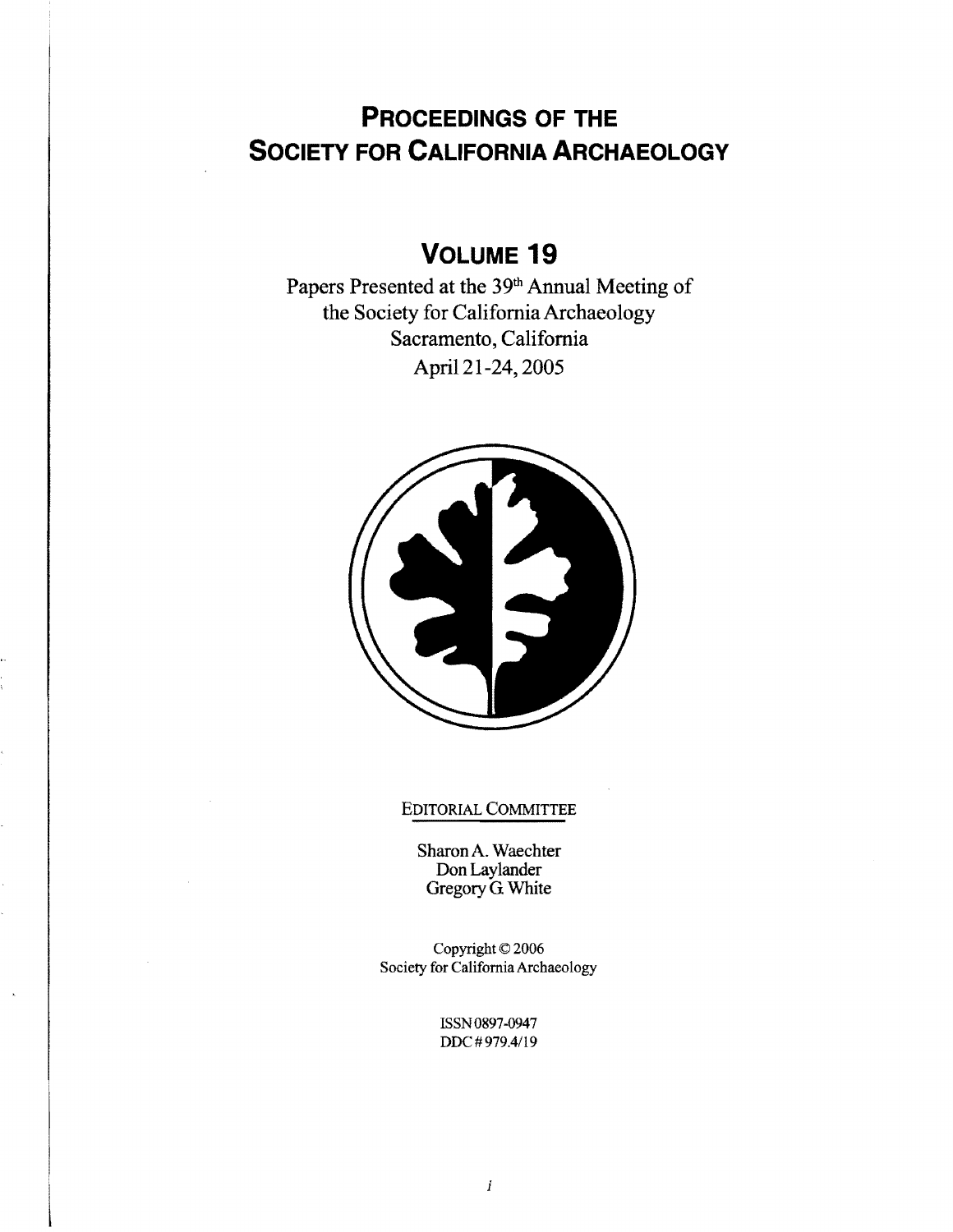#### STATEMENT OF PURPOSE

In 1988, the *Proceedings* was established by the Society for California Archaeology to provide a publication outlet for papers presented at the Society's *Annual Meetings*, held each spring at alternate Northern, Central, and Southern California locations. All papers presented at the *Annual Meeting* are eligible for publication. Thus, the *Proceedings* serve as a forum for all who participate in this annual celebration of California's rich and diverse past: archaeologists and Native Americans, avocationalists and professionals, professors and students, historians and prehistorians, and government staff and the public they serve. The *Proceedings* are published annually, thus ensuring prompt dissemination ofresearch results. Individual papers are published without formal peer review, except as required by the *Proceedings* editors to meet style requirements and graphical standards, and ensure conformance with the Society's By-Laws and Ethical Guidelines.

#### **SUBSCRIPTION**

Subscription to the *Proceedings* is a benefit of membership in the Society for California Archaeology. Membership information may be obtained from the SCA Business Office (contact listed on the inside back cover).

#### INFORMATION FOR CONTRIBUTORS

Procedures and deadlines for submission will be posted to the Society's web site (www.SCAHome.org) and published in the quarterly *Newsletter.* Authors should submit manuscripts both as hard copy and electronically. The *Proceedings* will not publish information that has appeared in the Society's *Newsletter.* 

#### STAFF, VOLUME 19

*Edited by:* 

Sharon A. Waechter, Far Western Anthropological Research Group, Inc., 2727 Del Rio Place, Suite A, Davis, CA 95616 Don Laylander, ASM Affiliates, Inc., 2034 Corte Del Nogal, Carlsbad, CA 92009

*Edits. Lgyout. and Production by:* 

Gregory G. White, SCA Business Office, CSU Chico, Building 25, Suite 101, Chico, CA 95929-401 The *Proceedings* is printed by The Graphic Fox, Ink, Chico, CA

#### 2005-2006 EXECUTIVE BOARD OF THE SOCIETY FOR CALIFORNIA ARCHAEOLOGY

President - Shelly Davis-King, Davis-King & Associates, P.O. Box 10, Standard, CA 95373 Immediate Past President - Amy Gilreath, Far Western, 2727 Del Rio Place, Suite A, Davis, California 95616 President-Elect - Frank E. Bayham, Department of Anthropology, CSU Chico, Chico, CA 95929-400 Southern Vice-President - Andy York, EDAW Inc., 1420 Kettner Boulevard, Suite 620, San Diego, CA 92101 Northern Vice President - Karin Anderson, NPS, Redwood National & State Parks, P.O. Box 7, Orick, CA 95555 Secretary - Janine Loyd, P.O. Box 7602, Cotati, CA , 94931 Treasurer - Ted Jones, PO Box 579, Valley Ford, CA 94972-0579 SeA Business Office - Gregory G. White, CSU Chico, Building 25, Suite 101, Chico, CA 95929-401

#### VISIT www.SCAHoME.ORG

*for more details on the Society for California Archaeology* 

Copyright © Society for California Archaeology 2006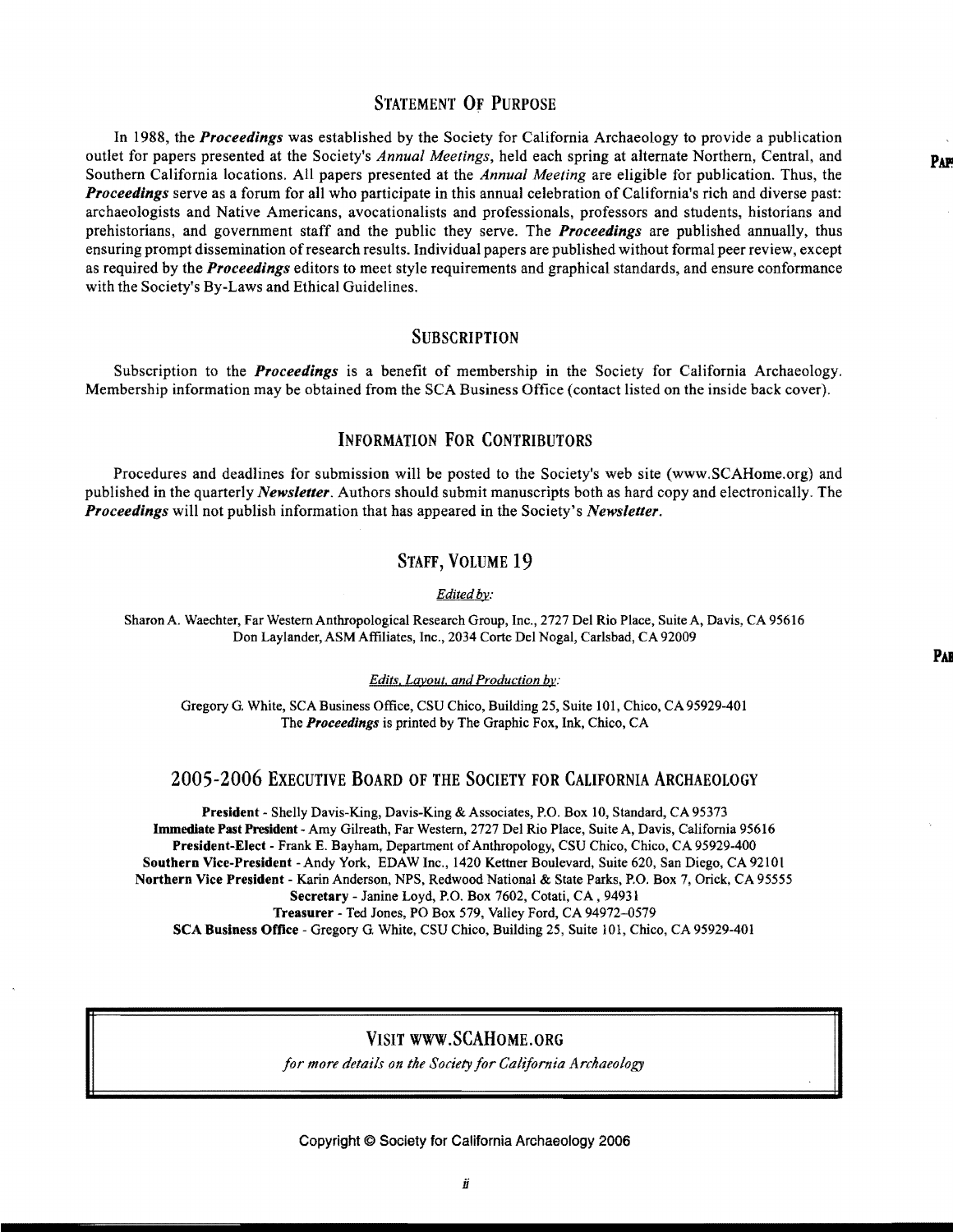## TABLE OF CONTENTS

 $\hat{\mathcal{A}}$ 

| HISTORIC INDIAN CONTACT AT LAGUNA GUERRERO NEGRO, BAJA CALIFORNIA                                              |  |
|----------------------------------------------------------------------------------------------------------------|--|
| A CONDOR'S VIEW OF ARCHAEOLOGY IN THE SIERRA SAN PEDRO MARTIR REGION                                           |  |
| HISTORICAL ABALONE FISHERS OF SAN MIGUEL ISLAND, CALIFORNIA                                                    |  |
| PUBLIC INTERACTION AS "CULTURE CONTACT"                                                                        |  |
| A LINE IN THE SAND: RELIGIOSITY, BELIEF SYSTEMS,<br>AND THE RISE OF FOLK SAINTS ALONG THE US AND MEXICO BORDER |  |
| NEW THOUGHTS ON THE KOSTROMITINOV RANCH, SONOMA COUNTY, CALIFORNIA                                             |  |
| PAPERS ON HISTORICAL ARCHAEOLOGY                                                                               |  |
| THE ARCHAEOLOGICAL SURVEY OF THE SHIPWRECK FROLIC                                                              |  |
| AN UNDERWATER HISTORIC LANDSCAPE AT EMERALD BAY STATE PARK                                                     |  |
| GOVERNOR PICO'S "LITTLE RANCH" HOUSE REVEALS HER SECRETS                                                       |  |
| THE EVOLUTION OF SAN DIEGO CEMETERIES AND GRAVESTONES                                                          |  |
| A SECOND GLANCE AT HOME CANNING AND REMOTE HISTORICAL ARCHAEOLOGICAL SITES                                     |  |
| LIFE AT A REMOTE RAILROAD SECTON HOUSE REVEALED THROUGH MATERIAL CULTURE                                       |  |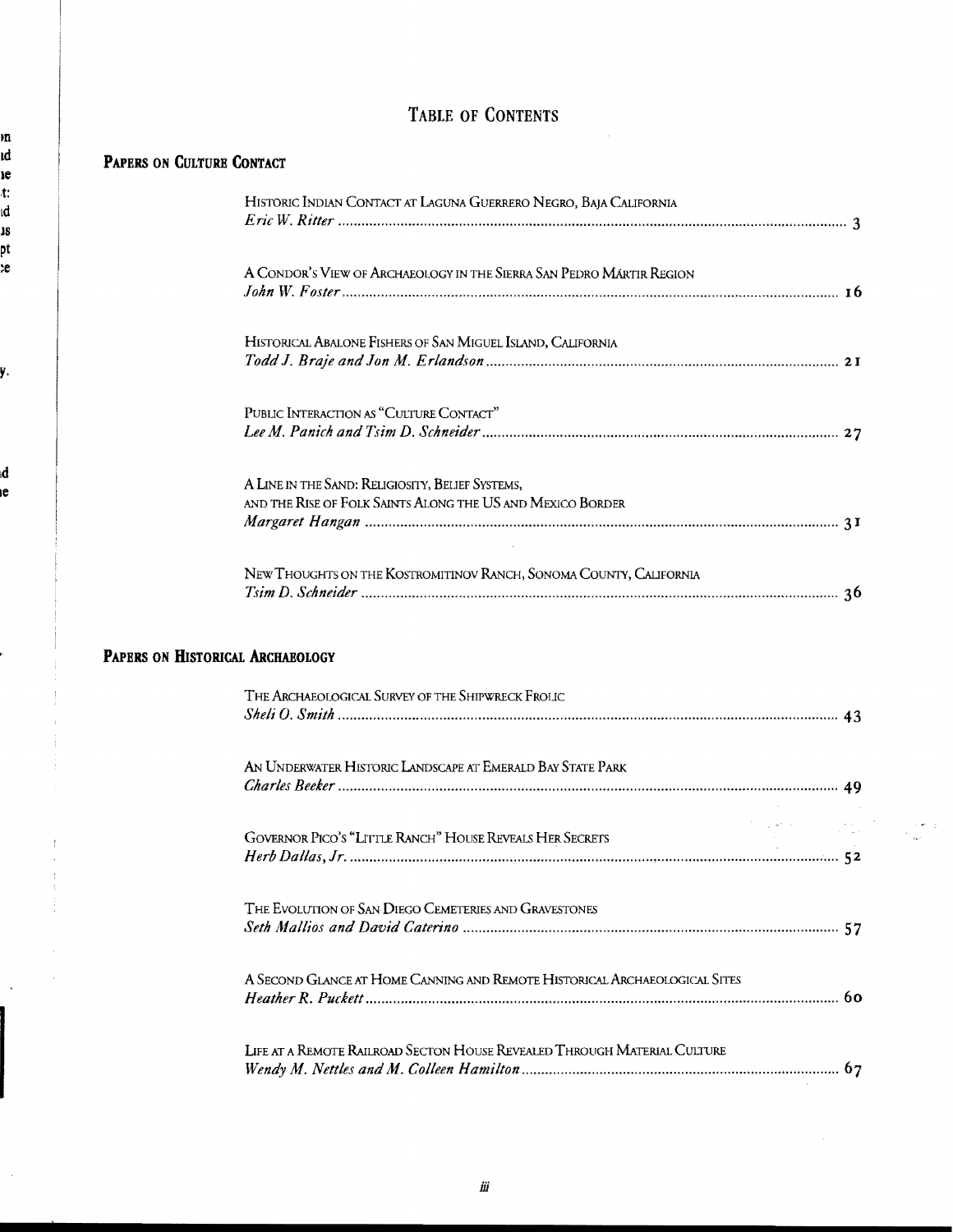| PRELIMINARY EXCAVATIONS AT THE NATE HARRISON SITE                              |
|--------------------------------------------------------------------------------|
| INTRODUCTION TO THE OROVILLE RELICENSING PROJECT INVENTORY                     |
| HISTORICAL MAIDU OF THE FEATHER RIVER                                          |
| TRANSPORTATION DEVELOPMENT ALONG THE FEATHER RIVER                             |
| <b>GOLD DREDGING ON THE FEATHER RIVER</b>                                      |
| <b>GOLD IN THE TAILINGS</b>                                                    |
| They Came to Stay: Post-Gold Rush Settlement at the Forks of the Feather River |

## **PAPERS ON PREHISTORIC TECHNOLOGY**

 $\sim 10^4$ 

 $\mathbf{A}$ 

| PREHISTORIC CALIFORNIA INDIAN TEXTILE TECHNOLOGY: THE UNSEEN CULTURE                                |
|-----------------------------------------------------------------------------------------------------|
| A TAXONOMIC TOUR OF COGGED STONE TYPES                                                              |
| A PATTERN RECOGNITION STUDY OF COGGED STONE RITUAL BEHAVIOR<br>Henry C. Koerper, Karl Reitz,        |
| POSTER SESSION: WHEN IS AN OLIVELLA BEAD?                                                           |
| A UNIQUE ATLATL DART BUNT FROM CA-ORA-365, THE BORCHARD SITE<br>Henry C. Koerper, Jeffrey S. Couch, |
| AN UNUSUAL RITUAL CACHE FROM CA-ORA-263, SEAL BEACH, CALIFORNIA                                     |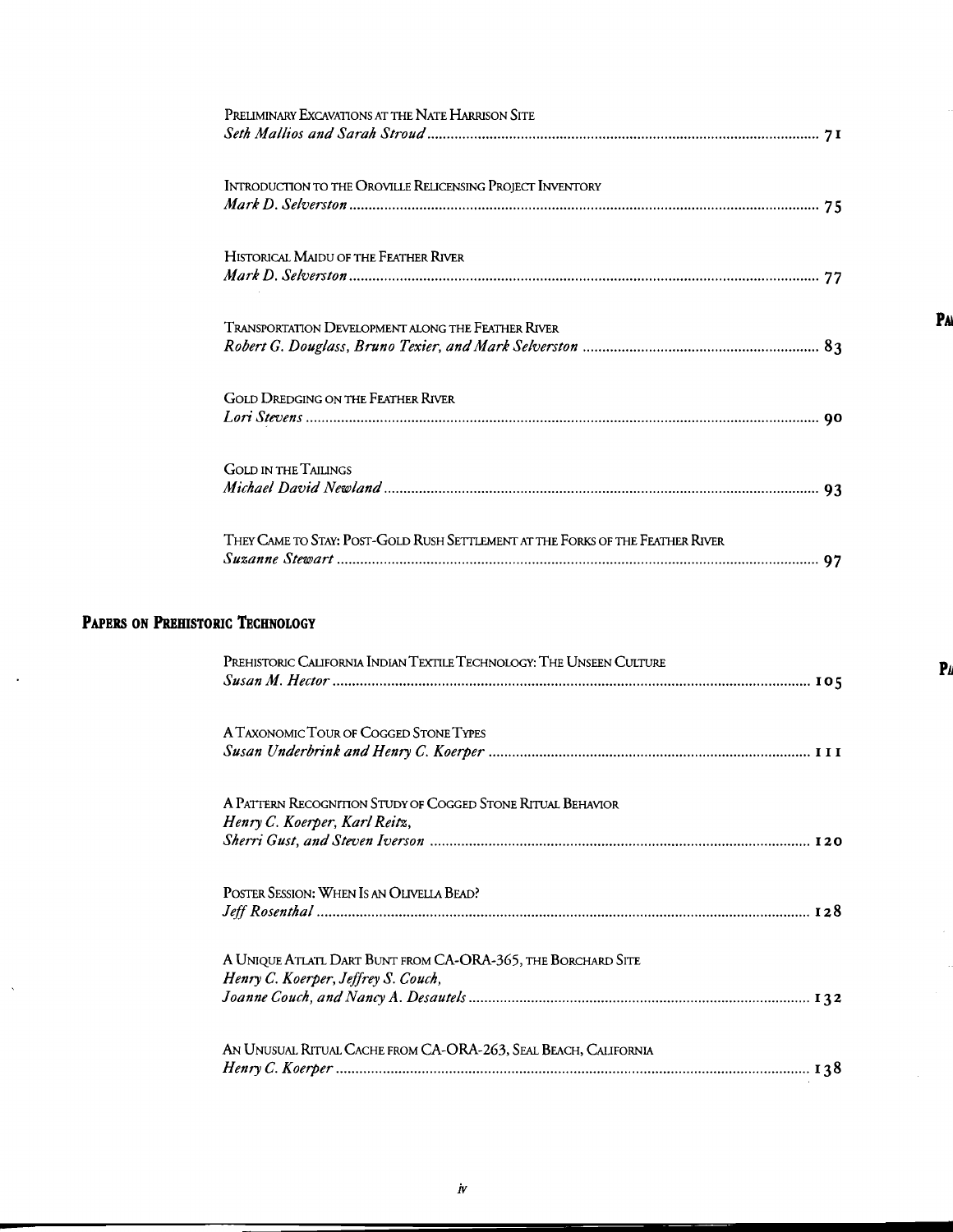| A UNIQUE TURTLE EFFIGY FROM CA-ORA-269     |  |
|--------------------------------------------|--|
| The Coso - Casa Diablo Hydration Conundrum |  |
| Dave Fredrickson, Janine Loyd, Ted Jones,  |  |

### **PAPERS ON DESERT WEST PREHISTORY**

| EMERGING EFFORTS TO DEFINE THE COSO OBSIDIAN ECONOMIC EXCHANGE SYSTEM IN THE ROSE, FREMONT<br>AND ANTELOPE VALLEYS OF THE WESTERN MOJAVE DESERT, CALIFORNIA |
|-------------------------------------------------------------------------------------------------------------------------------------------------------------|
| POSTER SESSION: PREHISTORIC PLANT USE IN THE CUYAMA VALLEY; THE IMPORTANCE OF SMALL SITES                                                                   |
| <b>TEMPORAL PATTERNS OF ARCHAIC LAND USE</b>                                                                                                                |
| IN THE EL PASO MOUNTAINS, KERN COUNTY, CALIFORNIA                                                                                                           |
|                                                                                                                                                             |
| A DESERT CAHUILLA EQUINOX SITE                                                                                                                              |

## **PAPERS ON CoASTAL PREHISTORY**

| Chumash Features at CA-SBA-73N: Managing and Mittgating Under Fire<br>Jon M. Erlandson, Todd Braje,                                         |
|---------------------------------------------------------------------------------------------------------------------------------------------|
| Large Game Hunting and Other Late Holocene Paludal Adaptations at Barka Slough                                                              |
| PROCESSING ECONOMIES, COASTAL SETTLEMENT,<br>AND INTENSIFICATION IN NORTHERN SAN DIEGO COUNTY                                               |
| HUNTER-GATHERERS IN THE MORRO BAY WATERSHED 3650 YEAR AGO:<br>SETTLEMENT, SUBSISTENCE AND TECHNOLOGY DURING AN ARCHAEOLOGICAL POINT IN TIME |
| POSTER SESSION: EXCAVATIONS AT CA-MNT-238, AT KIRK CREEK ON THE BIG SUR COAST<br>Patricia Mikkelsen, William Hildebrandt,                   |